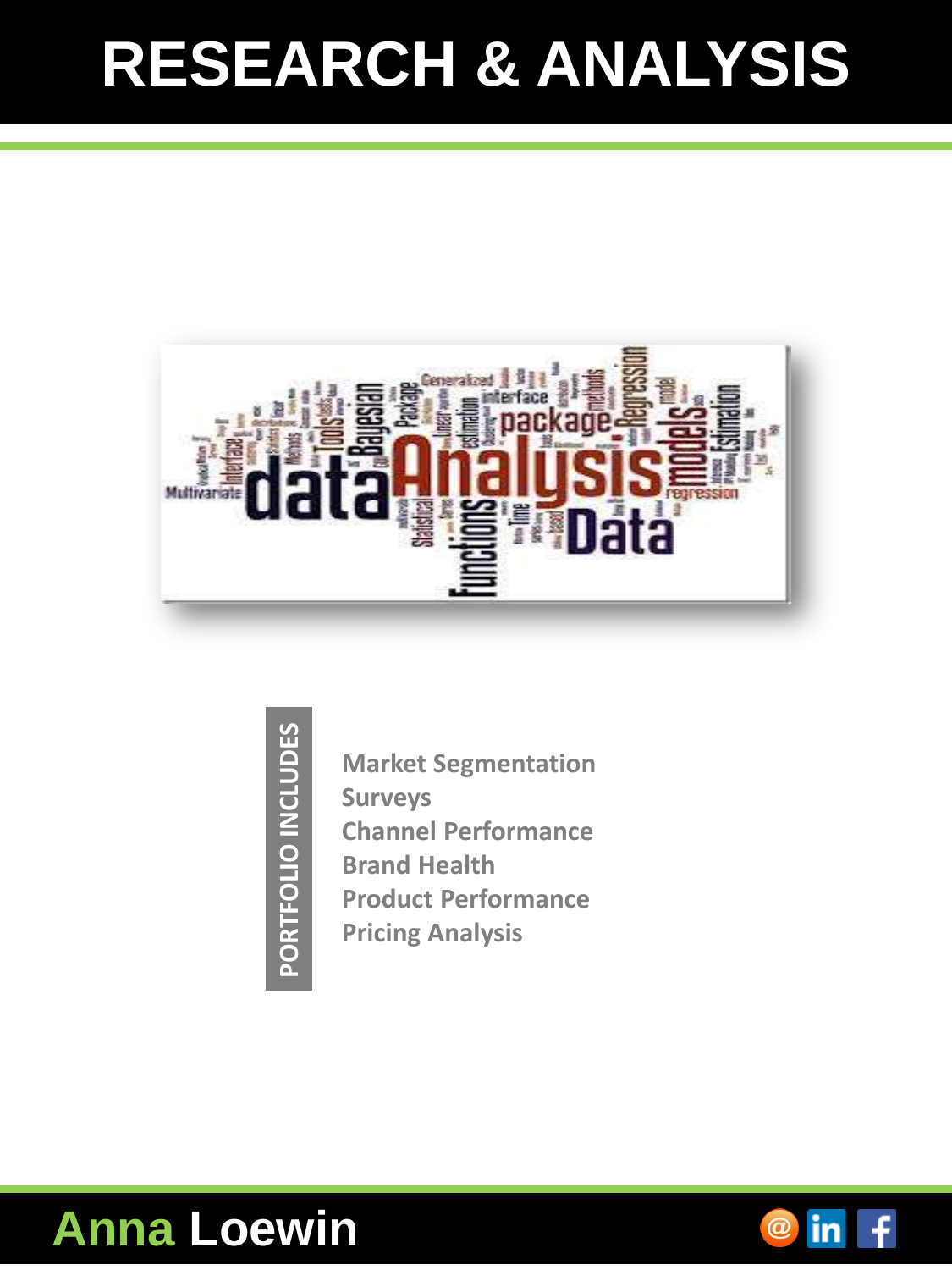# **MARKET SEGMENTATION**

|                                    |                                                                                  |         |  |                                                        |     |                    | UTILIZING PRIMARY & SECONDARY DATA to develop market           |                                                      |           |                                                                                       |    |        |                                         |
|------------------------------------|----------------------------------------------------------------------------------|---------|--|--------------------------------------------------------|-----|--------------------|----------------------------------------------------------------|------------------------------------------------------|-----------|---------------------------------------------------------------------------------------|----|--------|-----------------------------------------|
|                                    |                                                                                  |         |  |                                                        |     |                    | segmentation tools that drive sound strategies. Data obtained  |                                                      |           |                                                                                       |    |        |                                         |
|                                    |                                                                                  |         |  |                                                        |     |                    | from company, free (Census.gov) and paid (Scarborough,         |                                                      |           |                                                                                       |    |        |                                         |
|                                    |                                                                                  |         |  |                                                        |     |                    |                                                                |                                                      |           |                                                                                       |    |        | <b>Demographics (1g12 Demographics)</b> |
|                                    | Nielsen) sources.                                                                |         |  |                                                        |     |                    |                                                                |                                                      |           |                                                                                       |    |        |                                         |
|                                    |                                                                                  |         |  |                                                        |     |                    | <b>RESULTS:</b> Consistent and accurate data for sharing among |                                                      |           |                                                                                       |    |        |                                         |
|                                    | sales, marketing and operation teams.                                            |         |  |                                                        |     |                    |                                                                | <b>Market</b>                                        |           |                                                                                       |    |        |                                         |
|                                    |                                                                                  |         |  |                                                        |     |                    | Visit T-Mobile Data Project, on the Anna 365 PROJECT page,     |                                                      |           |                                                                                       |    |        |                                         |
|                                    | to learn more about market these planning tools.                                 |         |  |                                                        |     |                    |                                                                |                                                      |           | $\sim$<br><b>Sec.</b>                                                                 | w. | $\sim$ |                                         |
|                                    |                                                                                  |         |  |                                                        |     |                    | New York Metro                                                 | <b>GELES</b><br><b>NEW YORK Suburbs</b>              |           | 17.725.784 62.127 17.7% 12.8% 18.5% 9.8%<br>12.762.616 82.662 11.1% 18.7% 15.9% 13.0% |    |        |                                         |
| <b>Total Acts</b><br>PostPaid Acts |                                                                                  | 488 443 |  | 628 749 780 700 952 830 862<br>420 525 481 431 634 506 | 538 | Central            | Chicago                                                        | CHICAGO                                              | 9.923.063 | 66,236 12.0% 16.7% 17.8% 12.0% 7.0%                                                   |    |        |                                         |
| Prepaid_Acts                       |                                                                                  |         |  | 299 269 318 324 324                                    |     |                    | 32 Northeast New York City                                     | <b>NEW YORK Core</b>                                 | 8.532.732 | 58.609 19.6% 16.8% 14.0% 10.5% 7.6% 29                                                |    |        |                                         |
|                                    |                                                                                  |         |  |                                                        |     |                    | Northeast Greater Philadelphia and Tri-State                   | PHILADELPHIA                                         | 8.144.874 | 68,079 12.5% 21.5% 15.5% 11.1% 6.8% 65                                                |    |        |                                         |
|                                    |                                                                                  |         |  |                                                        |     |                    | North Texas/Oklahoma                                           | DALLAS-FT, WORTH                                     | 7.476.194 | 53,899 12.5% 14.7% 18.5% 12.3% 5.5% 52                                                |    |        |                                         |
|                                    |                                                                                  |         |  |                                                        |     |                    | Northern California                                            | SAN FRANCISCO-OAK-SAN JOSE                           |           | 7,130,736 78,291 11.5% 12.4% 20.0% 15.9% 9.6% 43                                      |    |        |                                         |
|                                    |                                                                                  |         |  |                                                        |     |                    | Georgia/Tennessee                                              | ATLANTA                                              |           | 6,879,869 51,166 12.1% 17.1% 17.0% 12.2% 6.0% 5                                       |    |        |                                         |
|                                    |                                                                                  |         |  |                                                        |     | Northeast          | Mid-Atlantic                                                   | WASHINGTON DC (HAGRSTWN)                             | 6.640.659 | 76,589 9.5% 15.3% 16.3% 14.4% 11.3% 5                                                 |    |        |                                         |
|                                    |                                                                                  |         |  |                                                        |     | South<br>Northeast | South Texas<br>New England                                     | <b>HOUSTON</b><br><b>BOSTON (MANCHESTER)</b>         | 6.471.669 | 54.920 14.4% 14.7% 17.2% 11.1% 5.3% 4<br>73.021 9.2% 18.4% 17.1% 14.3% 9.7%           |    |        |                                         |
|                                    | NOTE: #N/A Dates are week dates excluded due to Exception Dates beina suppressed |         |  |                                                        |     | West               | Southwest                                                      | PHOENIX (PRESCOTT)                                   | 5.450.962 | 50.066 12.2% 15.8% 21.7% 9.9% 5.0% 57                                                 |    |        |                                         |
|                                    |                                                                                  |         |  |                                                        |     | Centra             | Michigan/Indiana                                               | DETROIT                                              | 4.944.080 | 56.392 11.4% 19.2% 20.2% 10.1% 6.3% 69                                                |    |        |                                         |
|                                    |                                                                                  |         |  |                                                        |     | West               | Pacific Northwest                                              | SEATTLE-TACOMA                                       | 4.892.949 | 58.347 7.8% 16.5% 23.7% 13.7% 6.7% 72                                                 |    |        |                                         |
| 1400                               |                                                                                  |         |  |                                                        |     | Centra             | Minnesota/Wisconsin                                            | MINNEAPOLIS-ST. PAUL                                 | 4.589.964 | 54,695 7.3% 18.9% 21.2% 13.4% 5.7% 8                                                  |    |        |                                         |
| 1200                               |                                                                                  |         |  |                                                        |     | South              | Florida                                                        | MIAMI-FT, LAUDERDALE                                 | 4.459.256 | 50.664 17.5% 16.9% 18.0% 9.7% 6.4% 27                                                 |    |        |                                         |
|                                    |                                                                                  |         |  |                                                        |     | South              | Florida                                                        | TAMPA-ST. PETE (SARASOTA)                            | 4.425.589 | 47,671 13.6% 22.2% 20.5% 9.7% 5.1% 7                                                  |    |        |                                         |
| 1000                               |                                                                                  |         |  |                                                        |     | West               | <b>Mountain West</b>                                           | <b>DENVER</b>                                        | 4.213.183 | 54.078 8.4% 14.6% 20.2% 15.2% 7.6% 6                                                  |    |        |                                         |
| 800                                |                                                                                  |         |  |                                                        |     | West<br>Centra     | Northern California<br>Ohio/Kentucky                           | SACRAMNTO-STKTON-MODESTO<br>CLEVELAND-AKRON (CANTON) |           | 4,120,348 57,340 12.3% 15.3% 22.5% 9.5%<br>3,848,116 48,656 11.4% 24.1% 17.7% 9.7%    |    |        |                                         |
| 600                                |                                                                                  |         |  |                                                        |     | South              | Florida                                                        | ORLANDO-DAYTONA BCH-MELBRN                           |           | 3,748,273 48,452 11.9% 20.7% 21.6% 10.4% 5.0%                                         |    |        |                                         |
| 400                                |                                                                                  |         |  |                                                        |     |                    |                                                                |                                                      |           |                                                                                       |    |        |                                         |
| 200                                |                                                                                  |         |  |                                                        |     |                    |                                                                |                                                      |           |                                                                                       |    |        |                                         |

0 5/1 5/8 5/15 5/22 5/29 6/5 6/12 6/19 6/26 7/3 7/10 7/17 7/24 7/31 8/7 8/14 8/21 8/28 9/4 9/11 9/18 9/25 10/2 10/9 10/16 10/23 10/30 11/6 11/13 11/20 11/27 12/4 12/11



**Contact Anna for a DEMO of these market segmentation tools**

**CUSTOMIZED MARKET ANALYSIS SEVERAL LAYERS DEEP** 

including company KPIs , market data, and competitive intelligence – adding a higher level of segmentation customization to analysis for sound decision-making. **RESULTS:** Zip-code level detail for laser-targeting when planning & executing programs, with limited waste.



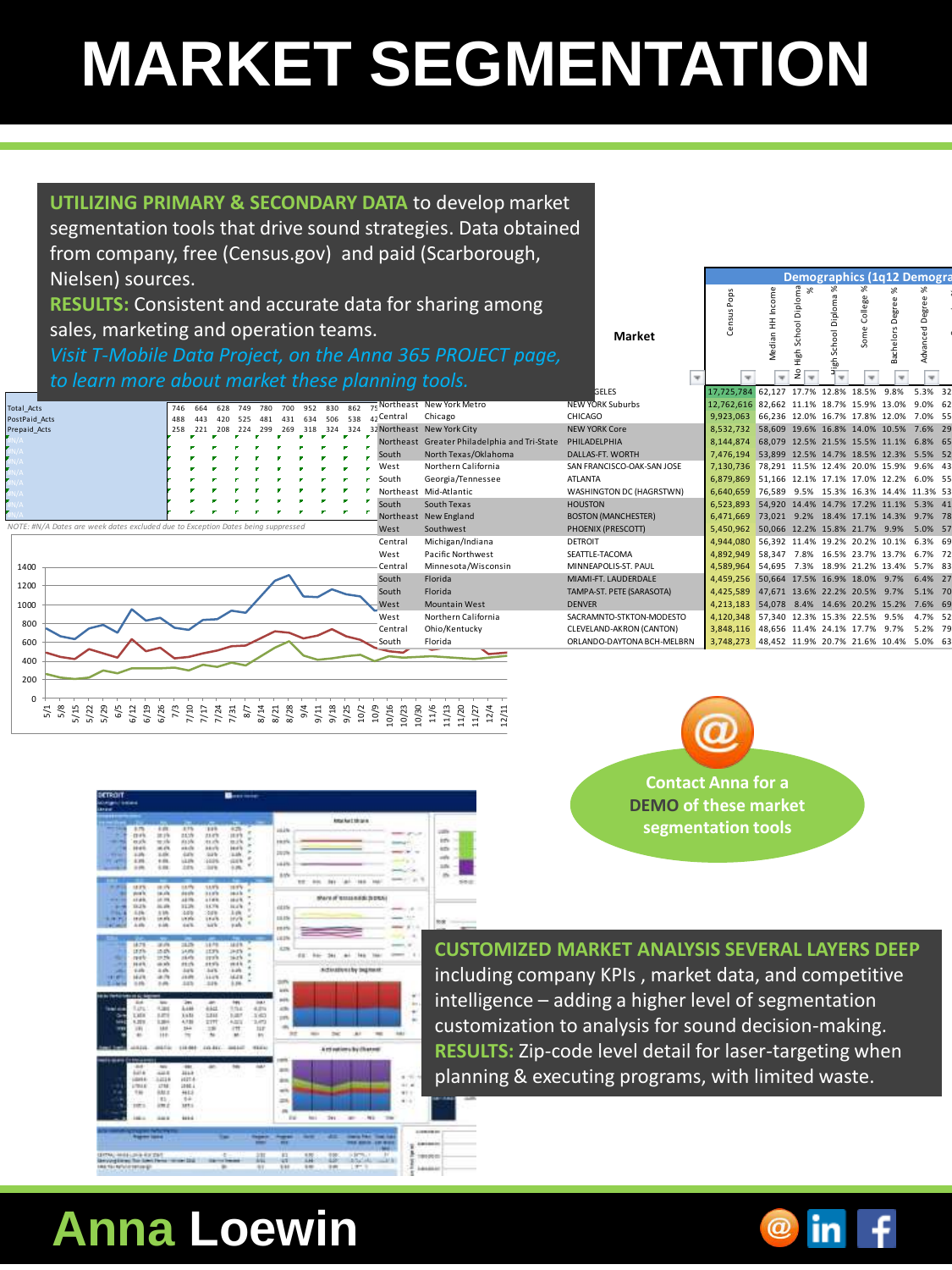## **SURVEYS**

**QUERYING CHANNELS** to not only gain insights into the customer experience, to also improve delivery and relationships – learning from one another. **RESULTS:** Align advertising messaging with ethnicity, cultural and socioeconomic targets, customizing materials by market, channel and sales partner.

metro<sup>2</sup>CS



**PROACTIVE FEEDBACK LOOP** to better understand details of customer experiences, to add qualitative data to analyses, and to enhance company services/products. **RESULTS:** Improve customer service gaps at point of sale ensuring better customer understanding of service details prior to purchase.



you for completing the survey!



**MULTI-MEDIA SURVEY EXECUTION** through online services (Survey Monkey), unique platforms (Adobe Connect), and traditional methods, proactively capturing information during execution.

**RESULTS:** Immediate feedback used to correct and/or improve content before publishing refreshed content on multimedia channels.

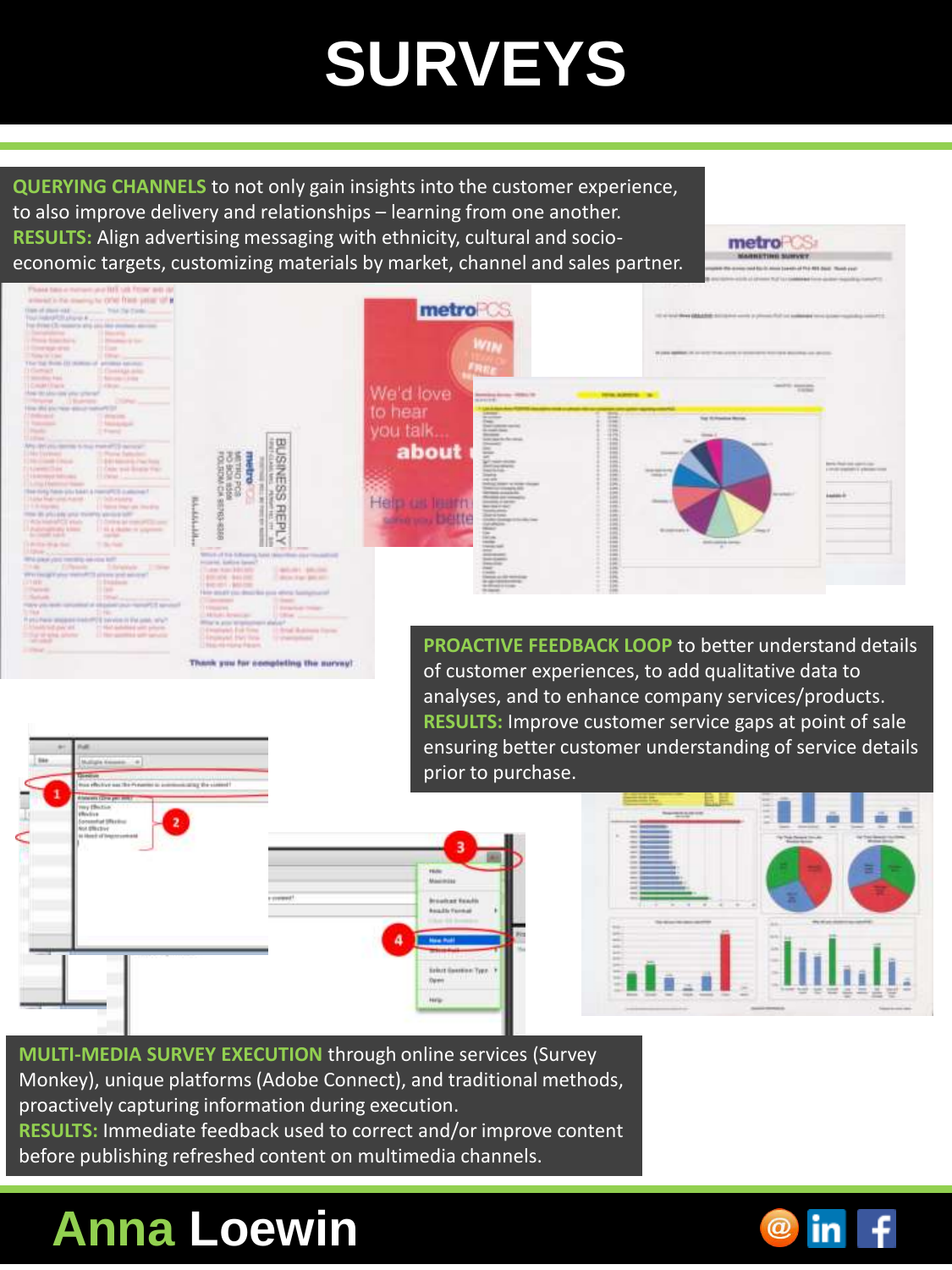# **CHANNEL PERFORMANCE**



**GOAL TRACKING** to maintain team focus on critical sales and marketing objectives while obtaining consistent account detail for analysis. **RESULTS:** Consistent data obtained showing accounts in need of resets and/or consumer purchase funnel trends by channel, calling for bespoke messaging and deeper frontline assistance.



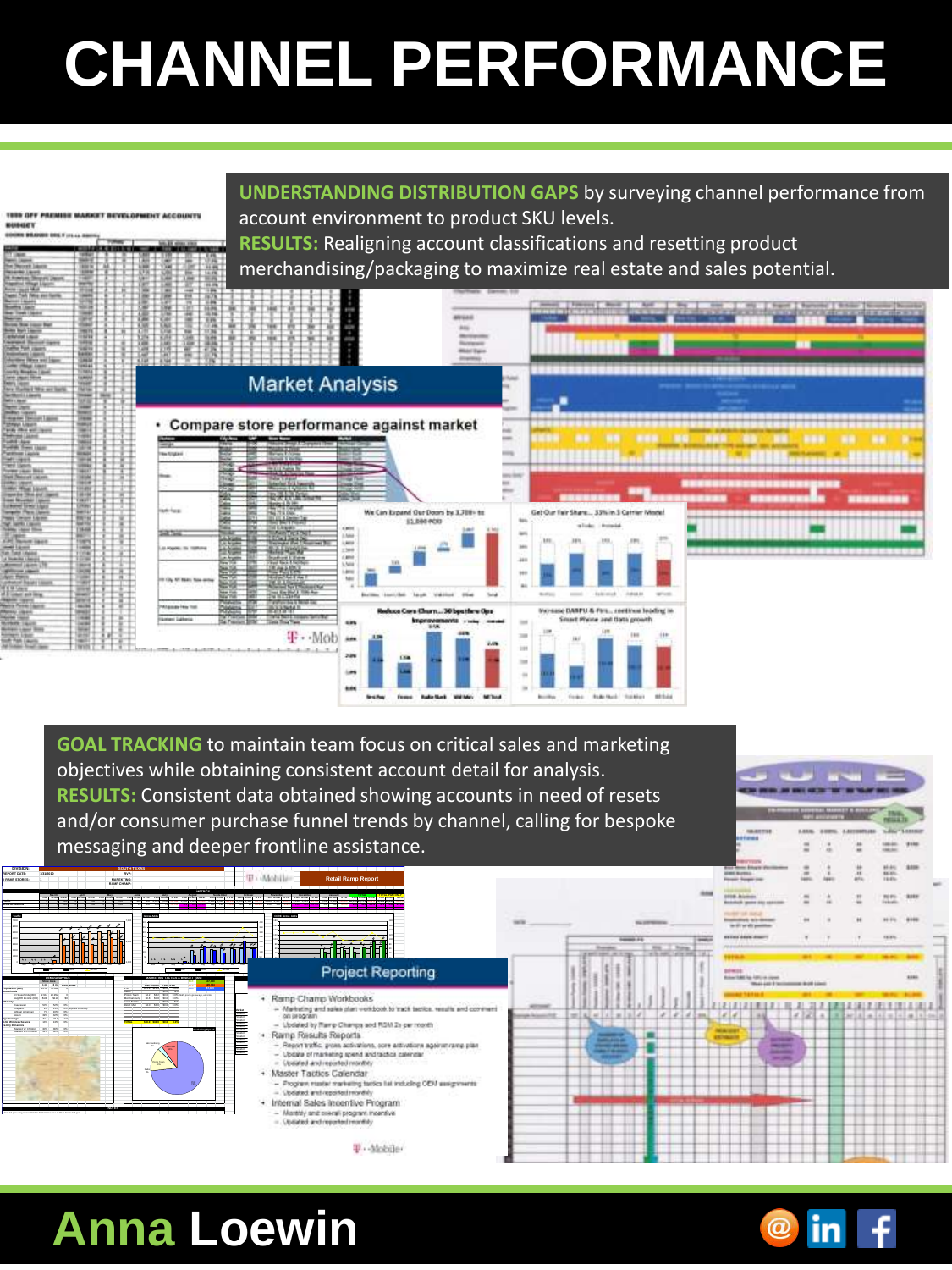## **BRAND HEALTH**

**ADVERTISING MEDIA ROI** that provides a mix of mapping data, impressions and qualitative consumer feedback to determine delivery effectiveness from messaging, to placement, to costs; an instrument for deeper media negotiations while objectively answering the question: is advertising working?

**RESULTS:** Tweak the media mix and messaging, streamlining media budgets, reallocating funds to engagement events or other priorities.

| <b>Rose</b>   | - Mich.       | Clubble.               | 1,198                                                                                                                                                            |             |  |  |    |  |                            |   | --<br>$-0.5$<br><b>Service Control</b>                                                                            |                                     |                   | <b>SCHOOL</b><br>22                              |                         |                                |                       |   |                                                                   |                                                                                                                                 |
|---------------|---------------|------------------------|------------------------------------------------------------------------------------------------------------------------------------------------------------------|-------------|--|--|----|--|----------------------------|---|-------------------------------------------------------------------------------------------------------------------|-------------------------------------|-------------------|--------------------------------------------------|-------------------------|--------------------------------|-----------------------|---|-------------------------------------------------------------------|---------------------------------------------------------------------------------------------------------------------------------|
| <b>Bake</b>   | $rac{1}{2}$   | <b>BookFlat</b>        |                                                                                                                                                                  |             |  |  |    |  |                            |   | <b><i><u>Senior Controller State Controller</u></i></b><br><b>Marchet Human Co</b><br>---<br><b>CO-Television</b> |                                     |                   | -<br>39.95                                       |                         |                                |                       |   |                                                                   |                                                                                                                                 |
| <b>Sales</b>  | <b>AMM</b>    | <b>TAXABLE</b>         |                                                                                                                                                                  |             |  |  |    |  |                            |   | -                                                                                                                 |                                     |                   |                                                  |                         |                                |                       |   |                                                                   |                                                                                                                                 |
| <b>Bagg</b>   | o caso        | <b><i>BARTHERS</i></b> |                                                                                                                                                                  |             |  |  |    |  |                            |   |                                                                                                                   |                                     |                   | --                                               |                         |                                |                       |   |                                                                   |                                                                                                                                 |
| <b>Total</b>  | and in        | <b>SUPER</b>           | <b>Wireless</b>                                                                                                                                                  |             |  |  |    |  |                            |   | -<br>$-0.001$                                                                                                     | <br>$-0.001$                        |                   |                                                  |                         |                                |                       |   | <b>DELLA</b><br><b>WELL</b><br><b>SPEED</b>                       |                                                                                                                                 |
| field.        | <b>SERVE</b>  | <b>Hart</b>            | for<br>AII.                                                                                                                                                      |             |  |  |    |  |                            |   | --<br>-<br>$-0.00000$                                                                                             | <br><br><b>William</b>              | <b>Barrietta</b>  | -<br>-                                           | $3 - 40$<br><b>SOME</b> | <b>SEAR</b><br><b>Service</b>  | -<br>$-$              |   | <b>APRIL 24</b><br><b>ALC AN</b>                                  |                                                                                                                                 |
| <b>South</b>  | staff         | <b>GRAND</b>           | <b>MO. Period.</b>                                                                                                                                               | $AC - B.01$ |  |  |    |  |                            |   | <b>House</b><br><b><i>CALCULATED</i></b><br><b>HELL</b>                                                           | ٠<br>-<br>-                         |                   | <b>ALCOHOL:</b>                                  | <b>SCHOOL</b>           | --<br><b>MARK</b>              | <b>SALES</b><br>--    |   | <b>DOM</b><br><b>ALCOHOL</b><br><b>Business Control</b><br>312.15 | <b><i>CARL GALLERIER</i></b>                                                                                                    |
| Sale          | <b>SPEC</b>   | 14                     | admitted and trust that businessment                                                                                                                             |             |  |  |    |  |                            | − | <b>ASSESSED</b><br><b>SALES</b>                                                                                   | -<br><b>Highland</b><br><b>HELL</b> | -<br>--<br>--     | -                                                | <b>START</b>            | --<br><b>STORY</b>             | -                     |   | --<br><b>Window</b><br>all states                                 | <b>CALL AND</b>                                                                                                                 |
| Total C       | <b>SOME</b>   | <b>AACOHOMEN</b>       | Matinevalule coverage.<br><b>CONSULTANCE CAR PRODUCTION</b>                                                                                                      |             |  |  |    |  |                            |   | <b>STATISTICS</b><br>۰                                                                                            | --<br>$-0.001$<br>--                |                   | <b>COLOR</b>                                     | <br>--                  | <b>British</b><br><b>Widow</b> | \$1.50<br><b>SILE</b> | ۰ | <b>DECAY</b><br><b>GALLAS</b>                                     | THE GREAT<br><b>John Dies</b>                                                                                                   |
| <b>Railey</b> | <b>Linked</b> | <b>Page Hotel</b>      | Na contracta.<br>dealer and the company of                                                                                                                       |             |  |  |    |  |                            |   | <b>State State</b><br><b>September</b><br>$- -$<br><b>Listens</b>                                                 | <b>LINE ARE</b><br>-<br>$-1.4$      |                   |                                                  |                         |                                |                       |   | <b><i>STATISTICS</i></b>                                          | <b>STAND COLLECTIVE</b><br>雌式                                                                                                   |
| <b>Ratio</b>  | <b>HARD</b>   | stra Auck              | <b>More</b> chadros.<br>Predictionity.                                                                                                                           |             |  |  |    |  |                            |   | --<br>                                                                                                            | <b>SILE</b><br>                     | <b>STATISTICS</b> |                                                  |                         | server.<br><b>SCALE</b><br>-   | -                     |   |                                                                   | ALC: UNK<br>---                                                                                                                 |
| Tues          | $-0.01$       | Dom't                  | linguage events of the month.<br>3G network.                                                                                                                     |             |  |  |    |  |                            |   |                                                                                                                   |                                     |                   |                                                  |                         |                                |                       |   | <b>MAINTEN</b>                                                    | Tele-Alexander<br><b>CALL SALES</b>                                                                                             |
| Total         | CASE.         | <b>Side</b>            |                                                                                                                                                                  |             |  |  | 45 |  | <b>WE was a most first</b> |   |                                                                                                                   |                                     |                   |                                                  |                         |                                |                       |   | <b>Million</b>                                                    |                                                                                                                                 |
|               |               |                        | 00 x 00 0 0 0 0 m 0 0 0 u                                                                                                                                        |             |  |  |    |  |                            |   | <b>County of Links</b><br>$-$                                                                                     |                                     |                   | <b>STAR</b><br>-                                 |                         |                                |                       |   | was.                                                              | <b>STATISTICS</b><br><b>CARL DE MORAL DE LASS</b>                                                                               |
|               |               |                        | the Pictures of the Pictures of Construction and<br>And the following company of the property of the property and the property of the company of the property of |             |  |  |    |  |                            |   | <b>SAMPLES DR. DVR.</b><br>--<br>--                                                                               |                                     |                   | <b>Wind</b><br>19.11.00                          |                         |                                |                       |   |                                                                   | Well rided Chief collection<br><b>Distances</b> Manager<br><b><i><u>Instrument</u></i></b>                                      |
|               |               |                        | metro                                                                                                                                                            |             |  |  |    |  |                            |   | <b>SOFT</b><br>since in<br>444.44                                                                                 |                                     |                   | $\sim$<br><b>Security</b><br>-<br><b>Service</b> |                         |                                |                       |   | mon.                                                              | <b><i><u><i><u><b>DOGS ASSESSED</b></u></i></u></i></b><br><b>Brond Photo Act</b><br><b>Date Grande</b><br>Total American McNat |

**BRAND PERFORMANCE THROUGH THE PURCHASE FUNNEL** to better understand gaps in the consumer sales cycle, supporting further analysis into messaging, channel performance, media ROI, and product/ service gaps.

**RESULTS:** Market-level gaps between Familiarity, Consideration and Choice shaped pilot sales programs, targeting underperforming markets and stores, resulting in stronger sales.



- . "Top-of-Mind," Unaided Awareness, continues to be a key area for attention to address the downstream desired results of improved Choice.
- -' continues to experience improvements within the purchase funnel, specifically with Unaided wareness and Consideration.



珊

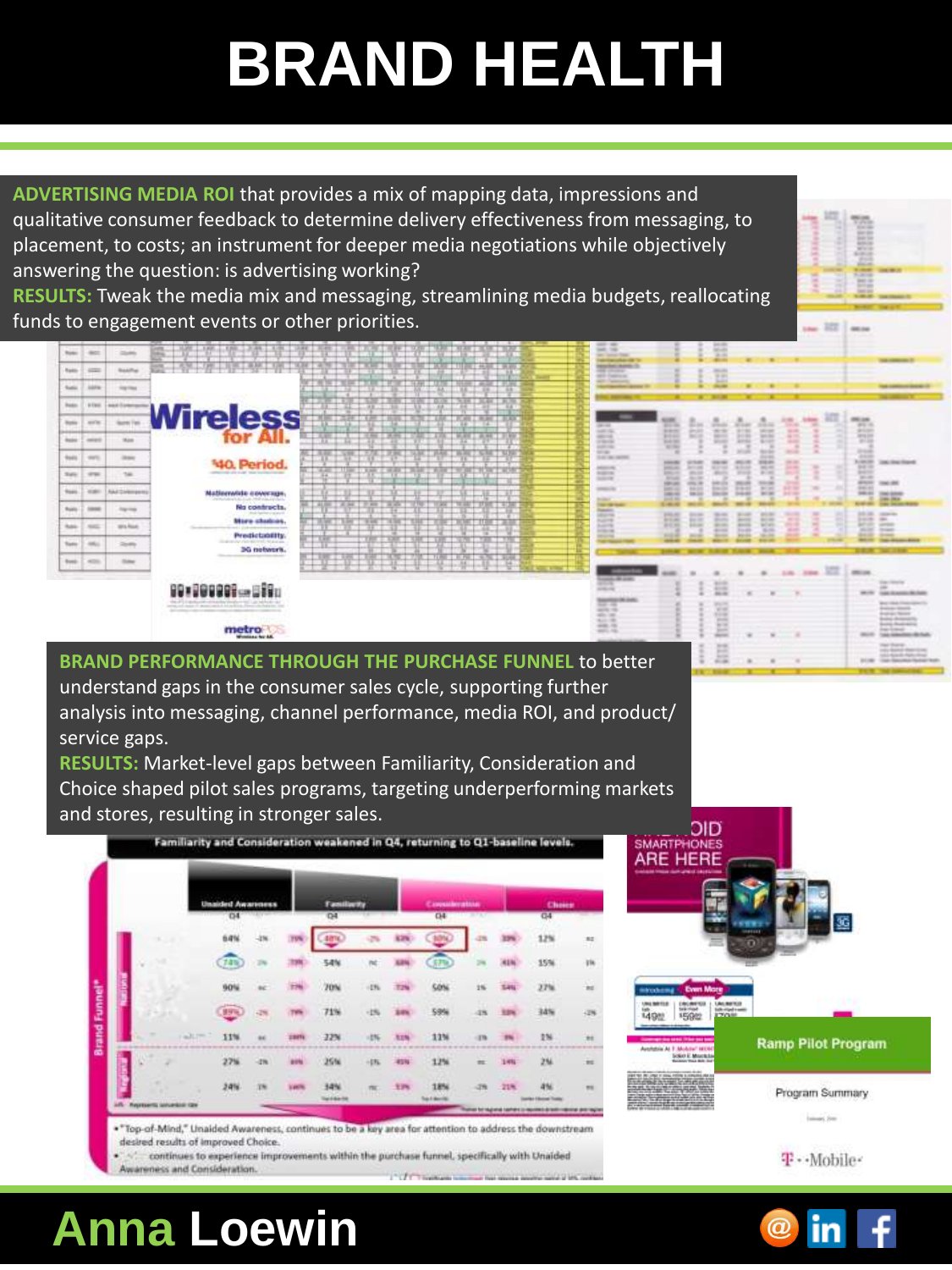# **PRODUCT PERFORMANCE**





**SALES TREND ANALYSIS & TOOLS** to support business cases that focus marketing creative and distribution on best performing SKUs by retailer. **RESULTS:** Develop user-friendly market- and retailer-level databases to directly pull product performance data for integration into a new business case tool – saving managers time with utilization of reliable data.

*Visit T-Mobile Data Project, on the Anna 365 PROJECT page, to learn more about market these planning tools.*



in